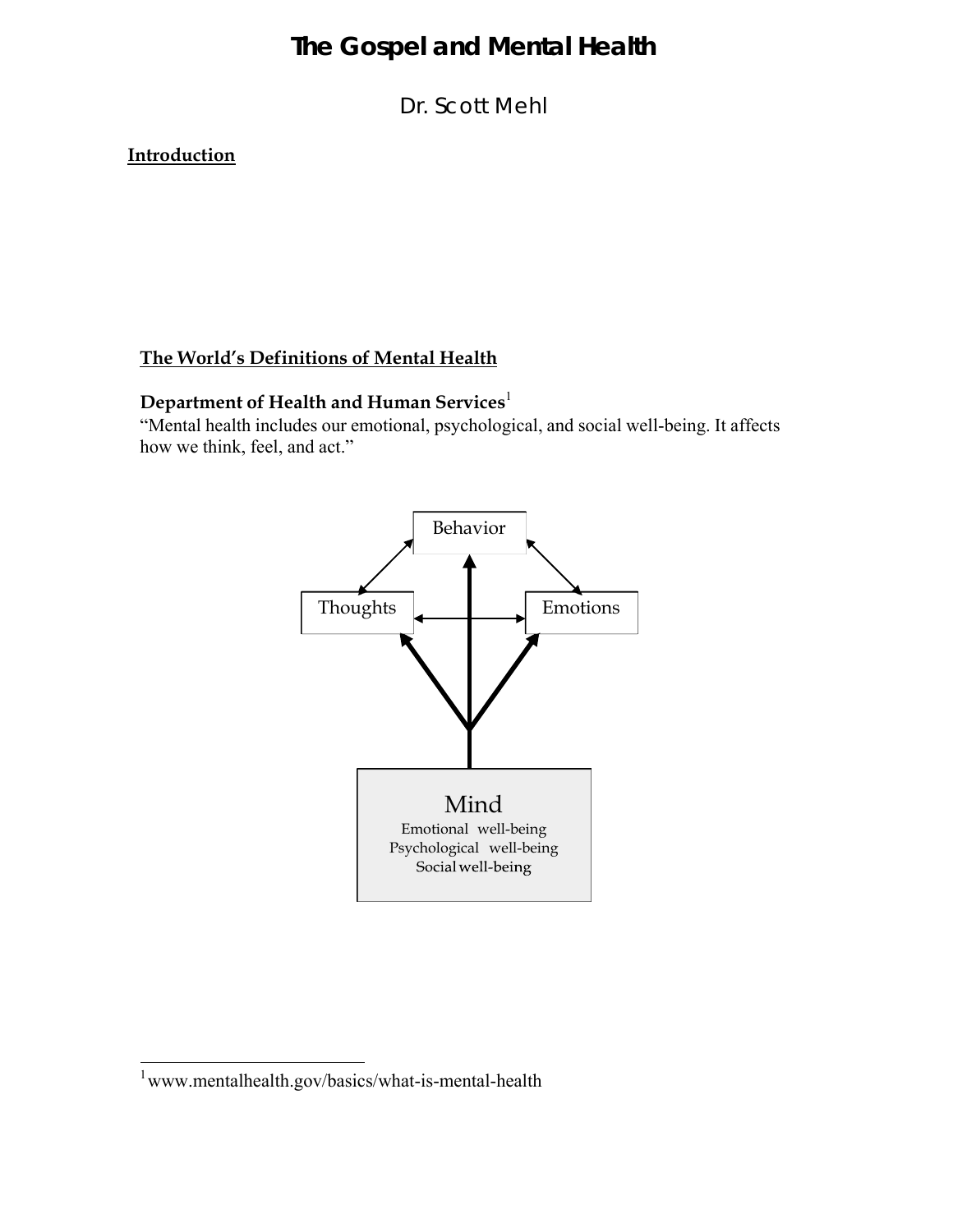## Dr. Scott Mehl

### **National Institute of Health<sup>2</sup>**

Mental health is a dynamic state of internal equilibrium which enables individuals to use their abilities in harmony with universal values of society.

[Important components of mental health which contribute, in varying degrees, to the state of internal equilibrium…]

- Basic cognitive and social skills;
- ability to recognize, express and modulate one's own emotions,
- as well as empathize with others;
- flexibility and ability to cope with adverse life events and function in social roles;
- and harmonious relationship between body and mind



### *Isaiah 45:7*

I form light and create darkness; I make well-being and create calamity; I am the LORD, who does all these things.

 $2$ ncbi.nlm.nih.gov/pmc/articles/PMC4471980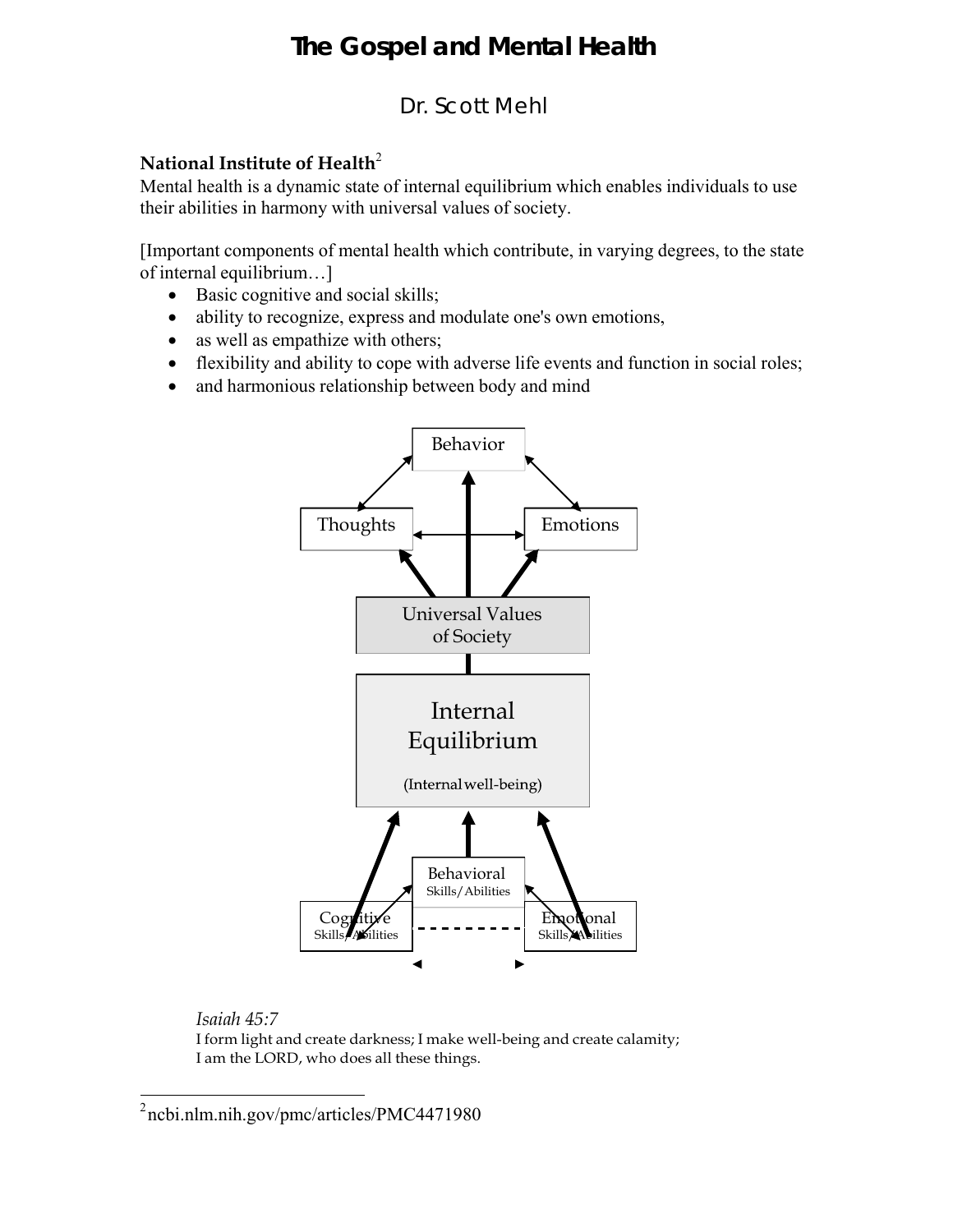## Dr. Scott Mehl

### **What About Mental Illness / Mental Disorders?**

### **The Biblical Definition of Mental Health**

### **Prominent Mental Health Problems:**

Pride / Selfishness

Depression / Loneliness

Fear / Anxiety

Restlessness / Discontentment

Anger / Social Deficiencies

Negative Obsessive Thoughts

Laziness / Undependability

Aggressiveness / Harshness

Addictions / Compulsive Behaviors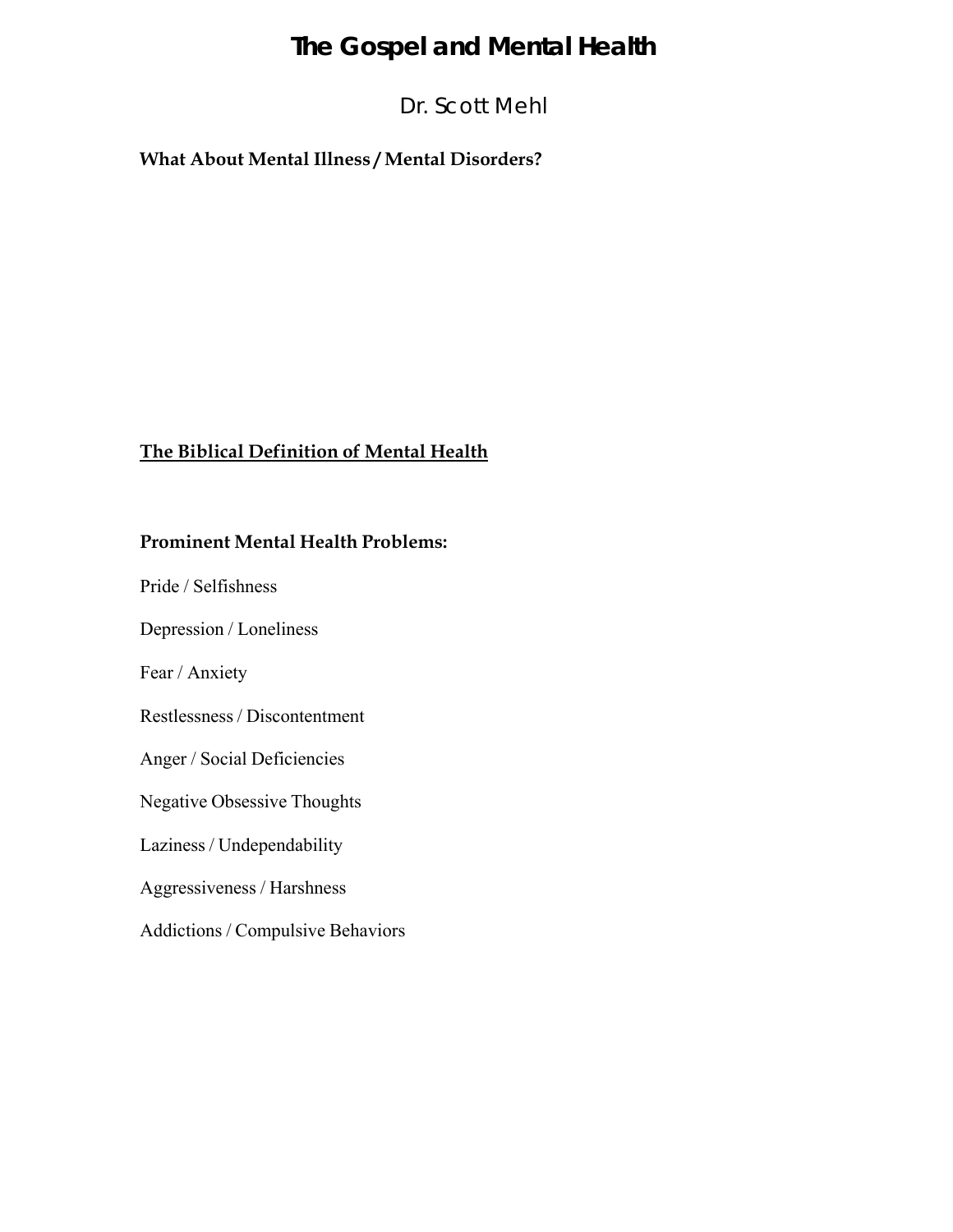## Dr. Scott Mehl

*Galatians 5:22-23*

But the fruit of the Spirit is love, joy, peace, patience, kindness, goodness, faithfulness, gentleness, self-control; against such things there is no law.

### **Prominent Fruits of The Spirit of God**

| Pride / Selfishness                      | Love         |
|------------------------------------------|--------------|
| Depression / Loneliness                  | Joy          |
| Fear / Anxiety                           | Peace        |
| Restlessness / Discontentment            | Patience     |
| Anger / Social Deficiencies              | Kindness     |
| <b>Negative Obsessive Thoughts</b>       | Goodness     |
| Laziness / Undependability               | Faithfulness |
| Aggressiveness / Harshness               | Gentleness   |
| <b>Addictions / Compulsive Behaviors</b> | Self-Control |

*Isaiah 53:5* But he was pierced for our transgressions; he was crushed for our iniquities; upon him was the chastisement that brought us peace, [shalom] and with his wounds we are healed. [restored to health]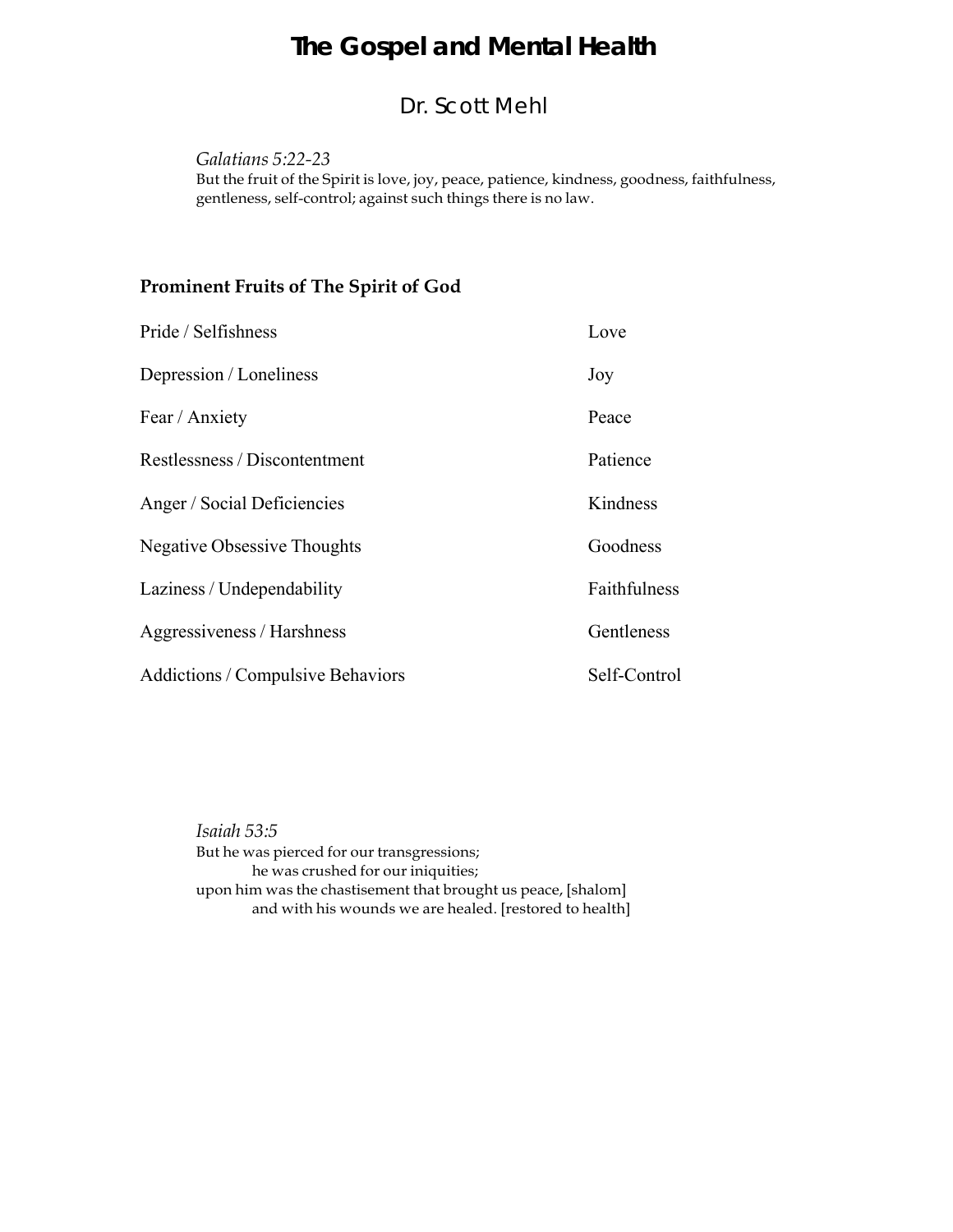Dr. Scott Mehl



#### *Mark 7:21-22*

For from within, out of the heart of man, come evil thoughts, sexual immorality, theft, murder, adultery [behavior, behavior, behavior], coveting [emotion], wickedness, deceit, sensuality, envy [emotion], slander, pride, foolishness.

#### *1 Peter 4:12*

Beloved, do not be surprised at the fiery trial when it comes upon you to test you, as though something strange were happening to you.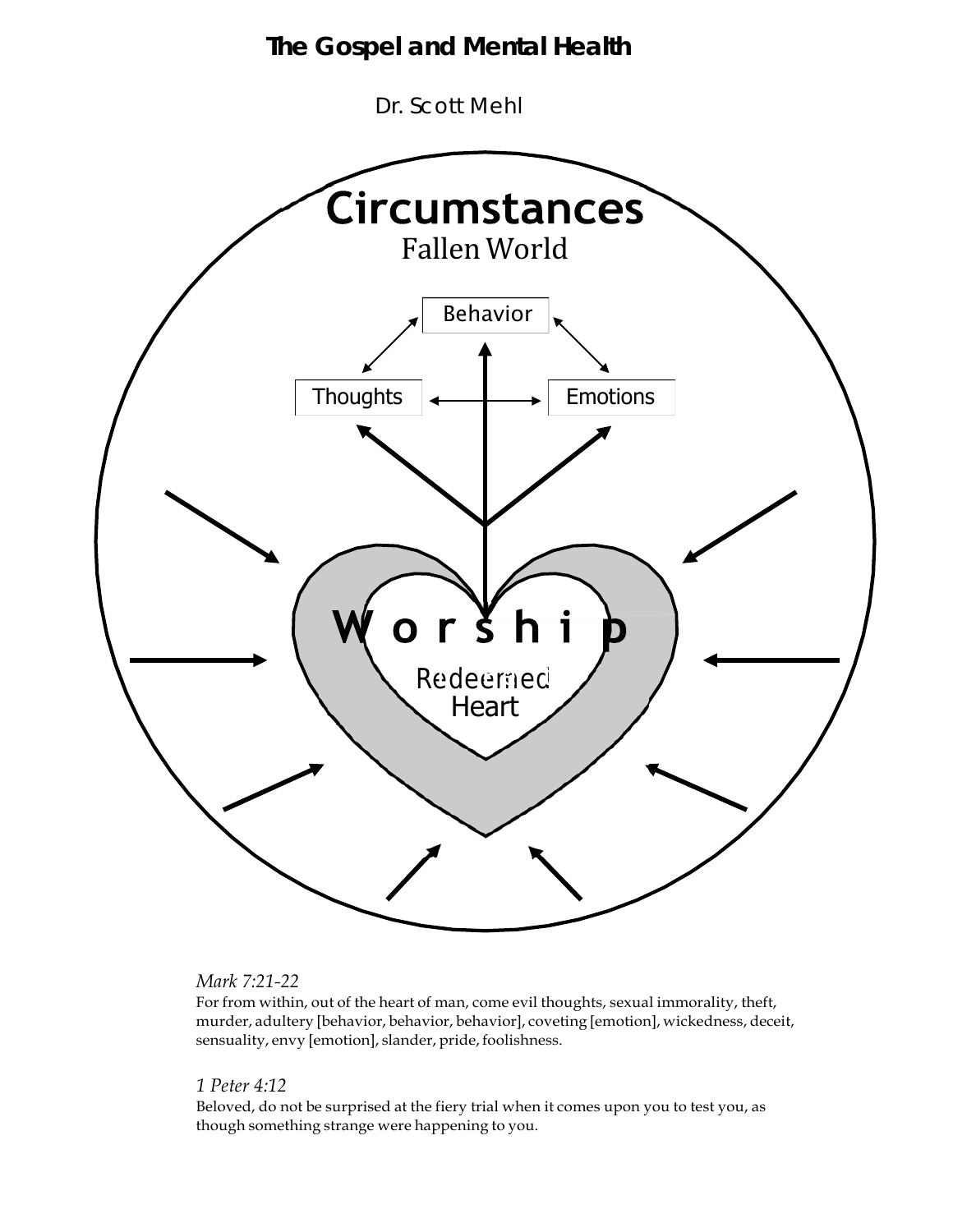Dr. Scott Mehl

**True Mental Health: Christlikeness**



#### *John 1:14*

And the Word became flesh and dwelt among us, and we have seen his glory, glory as of the only Son from the Father, full of grace and truth.

### **The Road to True Mental Health: Sanctification**

The gospel gives us hope by being honest about who we are:

- Sinners with fallen hearts
- Sufferers in a fallen world.

The gospel gives us hope by showing us that Christ has come to

- Renew our hearts
- Redeem our suffering

*Romans 8*